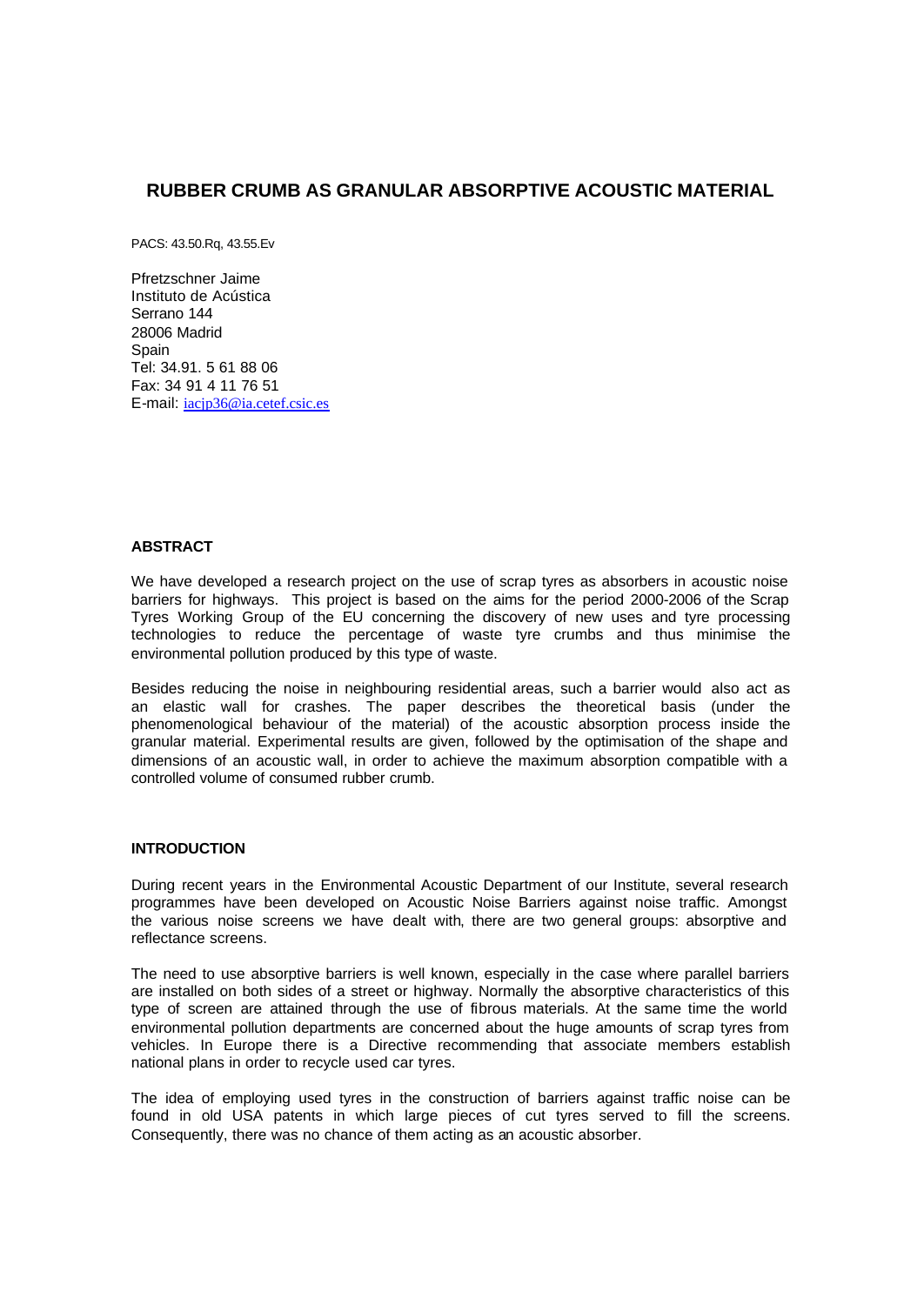In 1996 we patented a self-standing acoustical absorbent noise screen using rubber crumbs. The idea arose when we studied the outdoor-sound propagation and the influence of the soil impedance in the reflection properties of the ground. Many authors demonstrated the relationship between the acoustic impedance of a sandy terrain and the effective flow resistivity.

The description of the acoustic impedance of granular material in accordance with the empirical relationship proposed by Delany and Bazley [1] conduces generally to a poor correlation between theory and experimental results. Attenborough in 1983 [2] demonstrated the necessity for additional parameters, so that the acoustic impedance is influenced by the tortuosity, porosity and dynamic shape factor of the ground surface as well as by its dc flow resistivity.

During the last two decades, many available models have been established under the microstructural approach based on the Zwikker and Kosten theories [3] and on Biot´s approximations [4]. These approaches include viscous and thermal effects in tortuous pores of different sizes and geometry in a sound field.

Under all these assumptions concerning rigid frame porous media, the theoretical proposals of Bérengier et al [5] can be mentioned for porous road pavements, and the model of Allard [6] implies the knowledge of characteristic viscous and thermal lengths. On the other hand, the models of Attenborough, Champoux, Stinson et al [7, 8, 9,10], involve empirical shape factors whose values had to be adjusted to fit experimental data.

Recently, the model proposed by Horoshenkov and Swift [11] is able to predict the acoustic properties of a porous granular media, starting from the above-mentioned intrinsic parameters with some assumed pore geometry and the pore size distribution close to log-normal.

### **ABSORPTION CHARACTERISTICS OF RUBBER CRUMB**

In relation to the traffic noise there are two main "acoustical applications" for the re-utilisation of rubber, consisting in its use in pavements, as modified asphalt with increased elasticity, crack resistance and lower emission levels. Noise reduction can be achieved by a porous road, through partial absorption of the acoustic energy at the road surface, reducing the noise which propagates close to its surface. Due to the necessary constitution of this type of asphalt (compatible with its mechanical performances), its absorption spectrum has narrow band characteristics, centred in 1200 Hz. Nevertheless, and taking into account that this frequency band corresponds to the most sensitive frequency range of the human ear, the absorption sensation can reach between 3 and 5 A weighted dB for this kind of new surface.

The possibility of reducing traffic noise by using porous road surfaces is nowadays well known, but the physical explanation of the acoustical performances remains rather empirical (it depends on the size and distribution of the aggregates, the type of binder, layer thickness, etc.).

Another application is based on the use of rubber crumbs in the construction of absorbing sound barriers along highways to reduce noise in neighbouring residential areas. In this case, the acoustical design of any new material should be made in such a way that its absorption characteristics should be broadband and adequate to the energy band spectrum of the pollutant source; this means that the highest absorption bands of the material designed should coincide with those of maximum emission bands of the noise source. In this way, noise can be considerably reduced.

In the beginning of our research, we made an extensive experimental study of the absorption of rubber crumbs, with different granulometries, in standing wave tube.

In order to design acoustic material adequate to the characteristics of an incident noise (e.g. traffic noise), it is appropriate to elaborate a physico-mathematical model to predict the acoustical absorption in accordance with the frequency; in this way, empirical solutions can be avoided, saving time and a lot of experimental testing.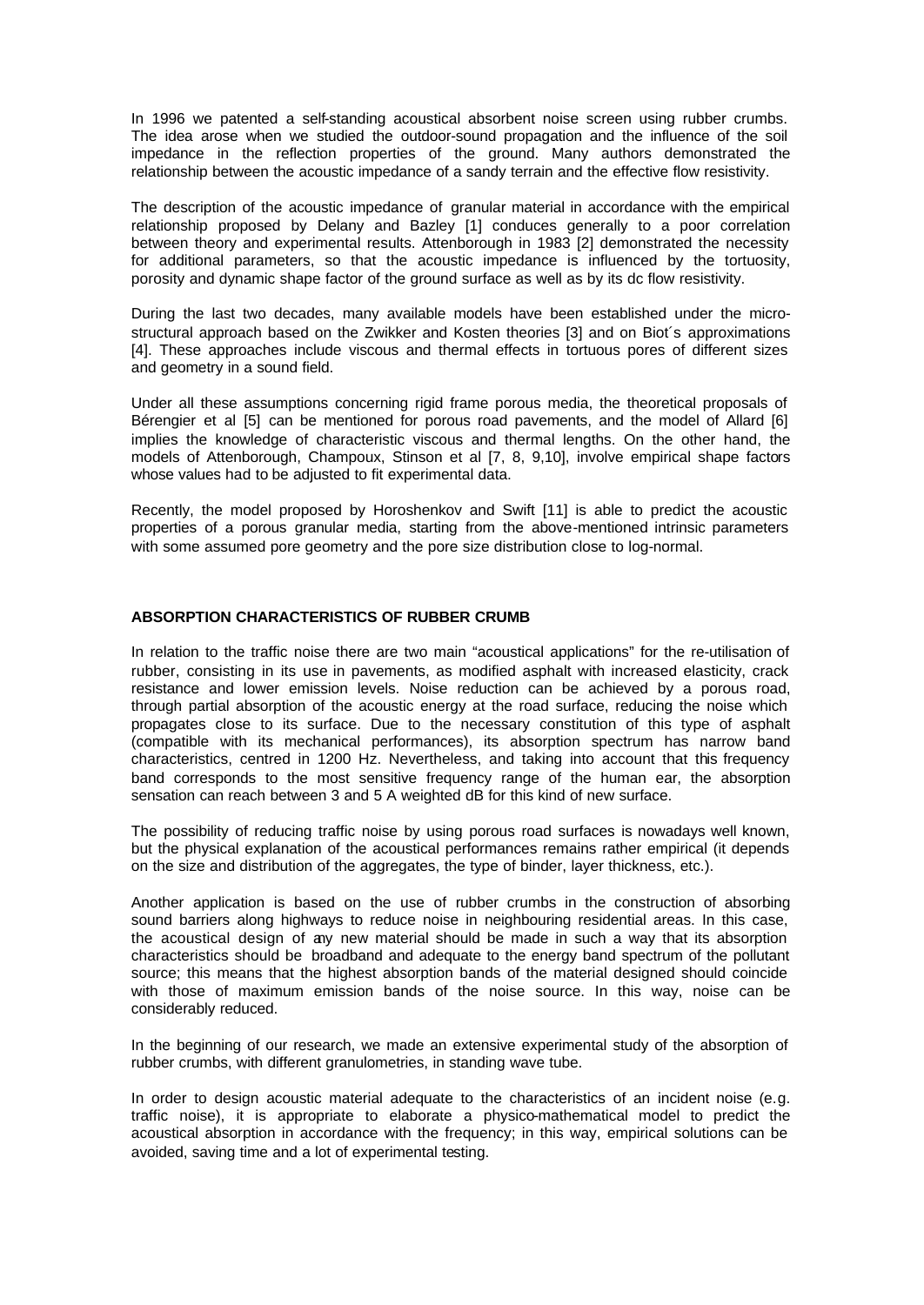

From the previously mentioned theoretical proposals, we used those of Champoux and Stinson [8] because we found in them the best approximations between experimental and theoretical results. This theoretical model describes the propagation of sound through pores whose cross -sectional area and shape change along the course of each pore. The models require two different shape factors related to thermal and viscous effects which should be adjusted with well-controlled experimental results, so as to predict the acoustical characteristics. On the other hand the intrinsic characteristics of the granular material: porosity, tortuosity, and air flux resistivity, should be measured in advance because they are involved in the algorithms that describe the internal acoustical process [9].

In the general case of common porous materials (such as rubber crumbs), the key question is to find an expression for the characteristic acoustic impedance of the material under study, that is the function of the frequency-dependent dynamic density, *r(w)* and the bulk modulus, *K(w )* of the material:

$$
Z_C(\mathbf{w}) = \frac{p}{U} = \sqrt{\mathbf{r}(\mathbf{w}) \cdot K(\mathbf{w})}
$$
(1)

The dynamic density and the bulk modulus can be calculated using the well-known expressions given by Biot and Zwikker [9]. Having *r* and *K*, the specific impedance of the granular material can be evaluated in accordance with the test frequency, (eq. 1).

*Figure 1 Acoustic absorption coefficients versus frequency for the following types of samples (thickness 9 cm): a) s1 (+), s4 (...*D*), and s6 (o); b) s2 (---\*), and s3 (...D); c) s7 (--à) and s6 (...D).*

It is well known [6] that the relationship between the surface impedance of a layer of porous material with a thickness *d*, for normal incidence sound waves, considering rigid backing, is:

$$
Z(\mathbf{w}) = -jZ_c(\mathbf{w}) \cot(kd) \tag{2}
$$
  
erial : 
$$
k = \sqrt{\mathbf{r}(\mathbf{w}) / K(\mathbf{w})}
$$

*k* being the wave number in the material :

Finally, the acoustic reflection and absorption coefficients of the material are:

$$
R(\mathbf{w}) = \frac{Z(\mathbf{w}) - \mathbf{r}_0 c}{Z(\mathbf{w}) + \mathbf{r}_0 c} \qquad \qquad \mathbf{a}(\mathbf{w}) = 1 - \left| R(\mathbf{w}) \right|^2 \tag{3}
$$

where *r0c* is the air impedance at standard conditions *r0c=415 Nsm-4* .

#### **ABSORPTION PROPERTIES IN ACCORDANCE WITH THE SIZE OF THE GRAIN PARTICLES**

As has been observed in preceding paragraphs, the acoustic absorption behaviour of a sample depends on the intrinsic characteristics of the pore sizes and on the thickness of the layer.

The tested samples correspond to rubber crumbs obtained from waste tyres (without metallic and textile residues) with granulometries in the range of *1.4* to *7 mm*.

The following types of rubber crumbs have been studied and subjected to experiment:

| sample       | s1           | $\sim$ |                 |           | S5              | sť             |    |
|--------------|--------------|--------|-----------------|-----------|-----------------|----------------|----|
| $size(\phi)$ | $0=1$ .<br>Δ | 10<3.5 | $11 < \phi < 3$ | 3 < 0 < 5 | $\bullet = 3.5$ | $5 < \phi < 7$ | ⊕< |

*f* being the size of the rubber crumbs in *mm*. The samples *s2* and *s7* include any size of grain (from powder to the limiting size of the mesh), and a content of about *70%* of samples *s3* and *s4* respectively has been found.

For a given sample thickness, the absorption coefficient increases when the diameter of the grains decreases. In this way, figure 1a shows, for a layer of *9 cm*, the measured absorption curves in accordance with the frequency for rubber crumb samples:  $s1$  (+),  $s4$  ( $\square$ ), and  $s7$  ( $\bigcirc$ ). In order to check the influence of small sized components, in figure 1b the absorption of the polidisperse sample *s2(---*T*)* with the monodisperse *s3 (...*Δ*)* is shown comparatively. Figure 1c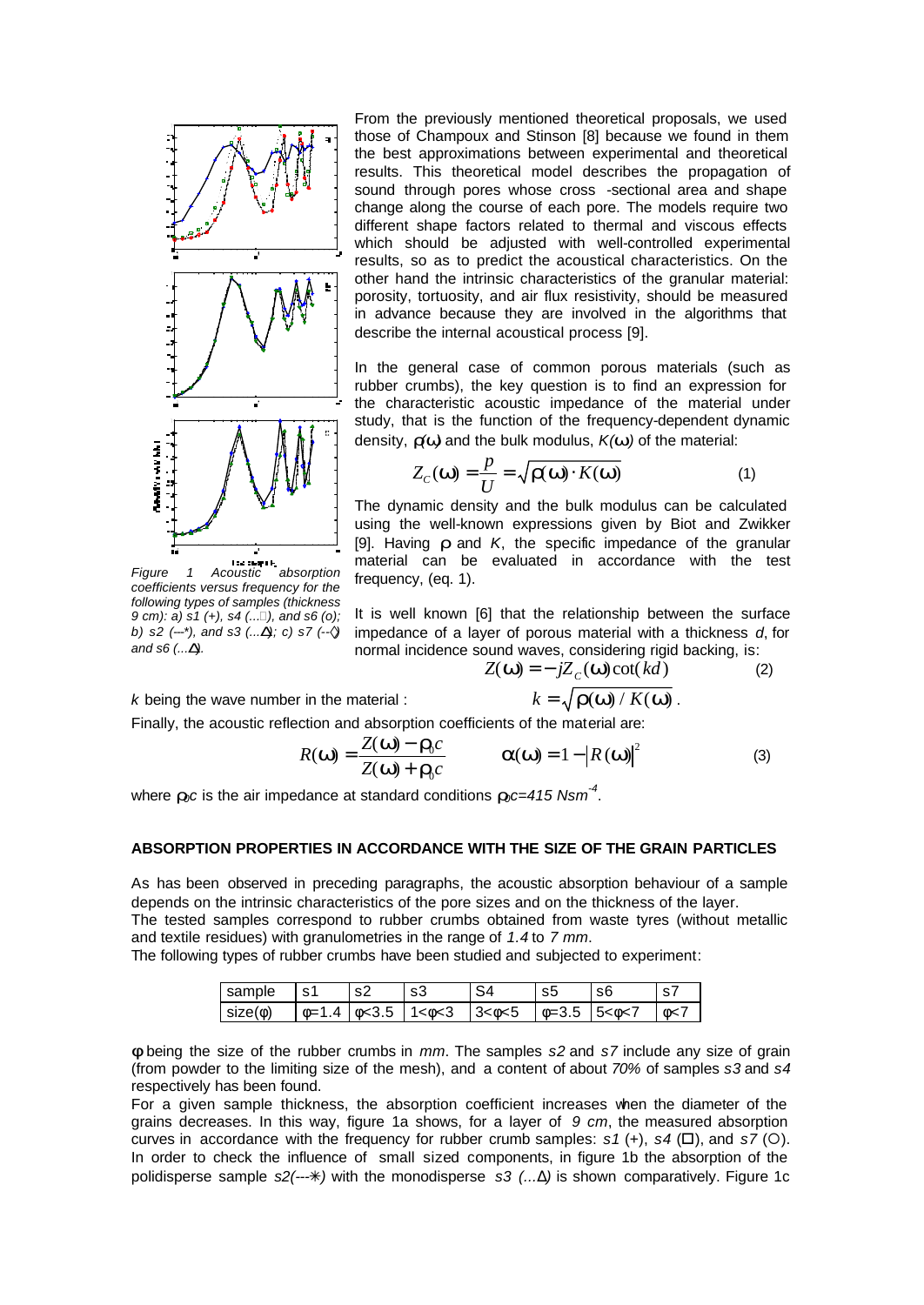

*frequency for three layer thickness*

shows analogous curves for the samples *s7(--*◊*)* and *s6(...*.Δ*)*. The influence of the small sized components inside the polidisperse samples in the high frequency range can be observed. Analogous results have been found for other thicknesses of the samples studied.

> In order to demonstrate the behaviour of the material in relation to the size of the sample, in figure 2 the variation of the absorption coefficient for several thicknesses can be seen. Continuos curves correspond to experimental data obtained with a two microphone impedance measurement tube, and with circles, the corresponding analytical values calculated in accordance with the eq. (3). In this case the material was loose rubber crumb with grain sizes of between 1 and 3 mm.

It can be observed that for the lower thickness experimented, there is a principal maximum of absorption at 1.1 kHz, due to the composition of the incident and the reflected wave on the hard backing of the tube. This maximum halves its frequency value (descending one octave) when the thickness doubles in size. The amplitude of the maxima and minima are related with the energy absorption of the incident acoustic wave (poor for low frequencies). As the frequency increases, the size of the extremals decreases. In the figure only three of the eleven curves have been represented, steeped every 5 cm in thickness.

In comparison with fibrous materials, the behaviour of the granular absorptive materials is quite different. In the previous one there is a "critical thickness" characterised by a certain attenuation of the sound wave, which limits the absorbing properties of the material. Experimentally it can be observed through the asymptotical behaviour of the absorption coefficient versus the width of the sample. Above this thickness *a(f)* does not change noticeably and a progressive increase of the layer thickness only means an unnecessary waste of acoustic material [12].

In fibrous materials the absorption asymptote tends to unity value, yet for granular materials it takes 0.8. In general, for fibrous materials the critical thickness can be attained with a few centimetres of the layer (depending on the sigma value) and for the granular ones this quantity is much larger.

Based on this property a nomogram can be made for the calculation of the best layer thickness for a given granular absorbing material in accordance with the lowest frequency to be absorbed, as we have described for fibrous materials [12].

If the crumb is agglomerated with a binder product, like cement, asphalt, polyurethane, etc, its acoustical characteristics can change, and in this case experimental measurements should be made in order to infer its empirical behaviour. Even though the acoustical characteristics are similar, the mechanical ones are very different because the former is very rigid while the latter has a good elasticity, which is very useful against crashes.

In order to protect motorcyclists, the advantages of this second case are evident when used in noise barriers very close to roads.

### **IMPROVEMENTS OF THE ABSORBENT ACOUSTICAL LAYERS**

As we have shown in previous paragraphs, when a limited layer thickness of granular materials has been used, a controlled number of maxima and minima can be found in the curve of the absorption coefficient versus frequency. The reason for this unevenness in the curve is due to the insufficient absorption of the acoustic energy inside the material, giving as a consequence, a noticeable energy reflection on the hard backing surface of the layer. Mathematically this maxima and minima are related to the behaviour of cot(kd) in eq.(2), and, as a consequence, have remarkable maxima and minima in the curve of the absorption coefficient versus frequency.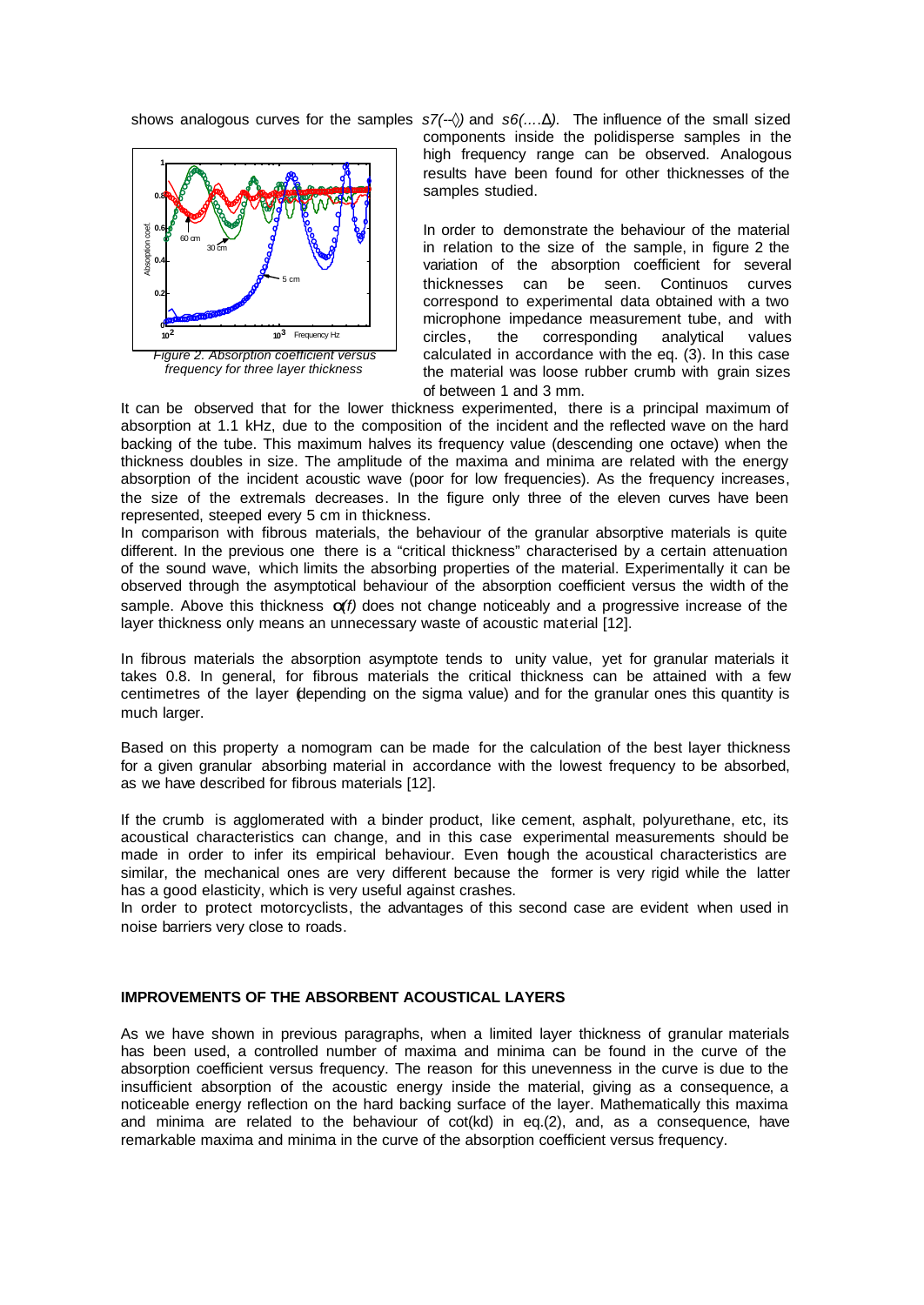In order to increase the absorption of the sample, an alternative, maintaining the total volume of the material constant, consists in distributing the exposed surface of the sample with different depths; in doing so, the respective maxima and minima are shifted and thus the sum of the reflected waves presents a smoother curve.

A classical way of improving acoustical absorption performances of porous materials is the use of corrugated surfaces (a specific case are wedges); with this use, lower cut-off frequencies can be obtained and also the overall absorption over a wide frequency range is improved.

Analytical theories have been developed which can explain the wave propagation throughout the material, but their solutions become very complex for surfaces which are not planar. In the present work the problem is overcome by approximating the wedge by a series of steps. For each step an analytical calculation of the reflection coefficient is then possible. The reflection coefficient



*Figure 3. Calculated (continuos lines) and measured absorption of a cylinder and a wedge of granular material with identical volume.* 

of every step is obtained and will contribute to the net reflection coefficient. The use of a special weighted averaging of all the reflection coefficients then approaches the value of the continuous wedge.

As stated above, the study will be carried out on a sample obtained from the material, which includes a representative portion of its surface. The sample has two symmetrical slopes and a bevel. The formal description below corresponds to one slope only and the bevel; under these assumptions the depth of the sample varies continuously from  $b_{\text{min}}$  to  $b_{\text{max}}$ . We will assume this variation is linear, but another kind of dependence could be applied. The slope will also be considered, divided into N equal steps, so that the surface impedance of each step is:

$$
Z_{s,n} = -j\frac{Z_c}{\Omega}\cot(k_c b_n) \qquad n = 1,... N \qquad (4)
$$

where  $k_c$  is the wave number inside the test material, **W** and  $Z_c$  the porosity and characteristic impedance of the acoustic material respectively, and  $b_n$  the distance of the considered step surface to the bottom.

Every step will have its own  $Z_{s,n}$  and therefore its own pressure reflection coefficient  $R_n$ ; in the same way the bevel will have its own *Rn*, which will be considered the N+1 element. Now it will be assumed that the quantity measured in a standing wave tube,  $R<sub>T</sub>$  is an average of all the  $R<sub>n</sub>$ . Every term of the average will be weighted by the surface of nth step *sn* , which coincides with the normal to the front wave getting over that part of the surface. In our case the area of the steps is calculated as a difference between two adjacent circular segments:

$$
R_T = \sum_{n=1}^{N+1} R_n s_n / \sum_{n=1}^{N+1} s_n
$$
 (5)

Every  $R_n$  must be obtained from the acoustic impedance  $Z_n$  on the same reference plane normal to the tube axis, and, in our case, located at the top of the sample

$$
Z_n = Z_0 - \frac{jZ_{s,n} \cot(k_0 l_n) + Z_0}{Z_{s,n} - jZ_0 \cot(k_0 l_n)}
$$
(6)

where  $k_0$  is the wave number in the air,  $l_0$  the distance of the considered step to the reference plane, *Z0* the air impedance, ρ*c*, and *ZS,n* as defined in Eq. (1); *Rn* will be:

$$
R_n = \frac{Z_n - Z_o}{Z_n + Z_o} \tag{7}
$$

Finally the absorption coefficient can be calculated by the expression:  $a = 1 - |R_T|^2$ (8)

Fig. 3 corresponds to rubber crumb samples. Curve (a) shows the acoustical absorption coefficient of a test specimen with plane external surface (cylinder); in this case, a series of maxima and minima can be observed due to the interference between incident and hard–